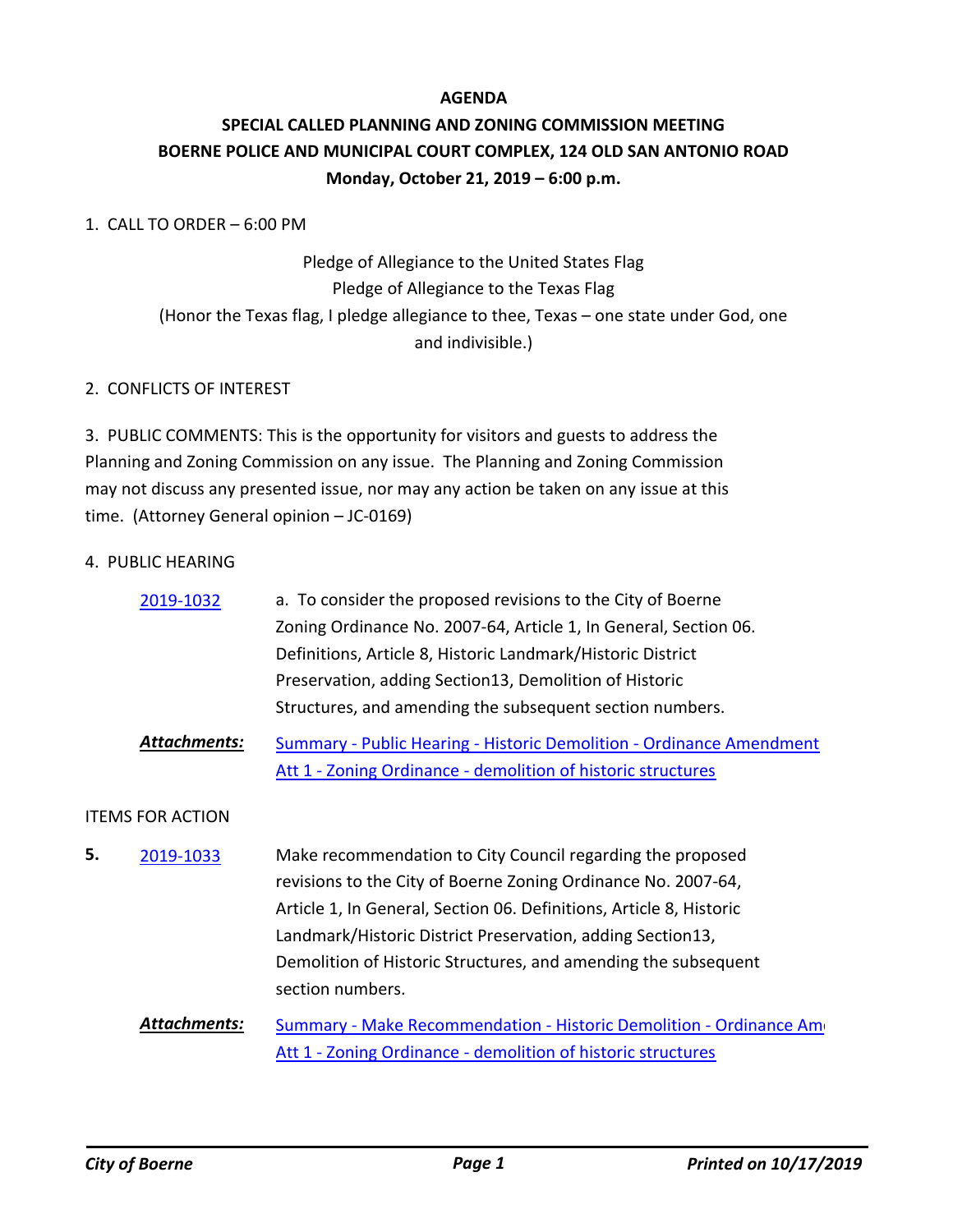| 6. | 2019-1039           | Consider the untabling of the Preliminary Plat for Shoreline,<br>Phase 2, 34 Residential lots, 3 open space lots, 8.06 acres, (KAD<br>No. 302217). (Tabled on 10/07/2019) |
|----|---------------------|---------------------------------------------------------------------------------------------------------------------------------------------------------------------------|
| 7. | 2019-1034           | Consider the Preliminary Plat for Shoreline, Phase 2, 34<br>Residential lots, 3 open space lots, 8.06 acres, (KAD No. 302217).<br>Take necessary action.                  |
|    | <b>Attachments:</b> | Summary - Shoreline Park, Phase 2<br>Att 1 - Shoreline Park, Phase 2 - Location Map<br>Att 2 - Shoreline Park, Phase 2 - Aerial Map<br>Att 3 - Preliminary Plat Submittal |

# 8. ITEM FOR DISCUSSION

a. Presentation on Unified Development Code Update - Design Chapters (Carissa Cox with Mosaic) [2019-1035](http://boerne.legistar.com/gateway.aspx?m=l&id=/matter.aspx?key=4861)

**Attachments:** [Summary - UDC Presentation](http://boerne.legistar.com/gateway.aspx?M=F&ID=d4586c29-09ee-4afe-8e3a-2e5519fb10e7.doc)

9. COMMENTS FROM COMMISSION/LEGAL COUNSEL/STAFF - No discussion or action may take place

# 10. ADJOURNMENT

**THE CITY OF BOERNE PLANNING AND ZONING COMMISSION RESERVES THE RIGHT TO ADJOURN INTO EXECUTIVE SESSION AT ANY TIME TO DISCUSS**

 **ANY OF THE MATTERS LISTED ABOVE, AS AUTHORIZED BY TEXAS GOVERNMENT CODE §551.071 (CONSULTATION WITH ATTORNEY).**

Administrative Officer

\_\_\_\_\_\_\_\_\_\_\_\_\_\_\_\_\_\_\_\_\_\_\_\_\_\_\_\_\_\_\_

\_\_\_\_\_\_\_\_\_\_\_\_\_\_\_\_\_\_\_\_\_\_\_\_\_\_\_\_\_\_\_

# **CERTIFICATION**

**I herby certify that the above notice of meeting was posted on the 18th day of October, 2019 by 5:00 p.m.**

Secretary